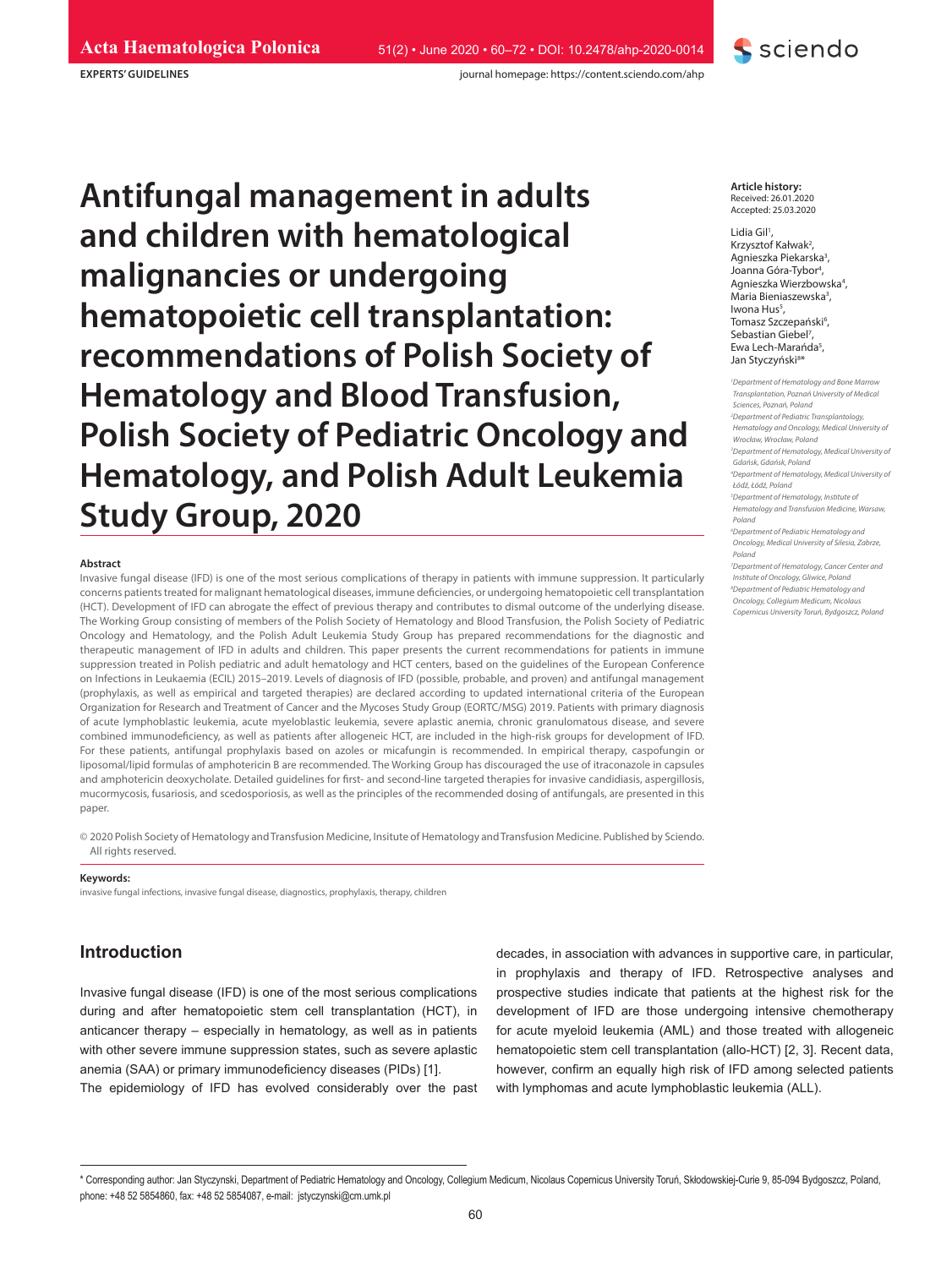The current incidence of IFD in Poland is 21.2% in children after HCT, 8.8% in children undergoing anticancer treatment [4, 5, 6], and 6.3% in adults after HCT [3]. However, the incidence of IFD is even higher in some subpopulations: 28.3% and 14.0%, respectively, in children and adults undergoing allo-HCT; 29.4% and 11.3%, respectively, in children and adults with ALL; and 41.2% and 13.2%, respectively, in children and adults with AML [3]. Introduction of the national program of antifungal prophylaxis with reimbursement of posaconazole and voriconazole in selected high-risk groups of patients in 2014–2015 has resulted in a decrease of IFD incidence, confirmed in pediatric patients [4].

The most common IFD in patients treated intensively is invasive aspergillosis (IA), usually caused by *Aspergillus fumigatus*. A large retrospective Italian analysis, covering >11,000 patients treated with hematologic malignancies, showed an occurrence of IA at the level of 2.6%, but among AML patients, this percentage was as high as 12% [7]. In allo-HCT recipients, IA is diagnosed with a frequency of 5.8%–10% depending on the type of transplantation and the intensity of the immunosuppressive procedure. In >90% of IA cases, pulmonary disease is found [invasive pulmonary aspergillosis (IPA)], but aspergillosis with involvement of the paranasal sinuses and the central nervous system (CNS) is also observed, as are the disseminated forms. IA-related mortality in patients treated conventionally and after allo-HCT reaches 27% and 40%, respectively, and is lower than in the previous decade [7].

An important problem noted in recent years is the increase in the incidence of IFD caused by mold fungi other than *Aspergillus*, in particular, *Mucorales*, *Fusarium* spp., and *Scedosporium* spp. Mucormycosis currently accounts for about 7% of invasive fungal infections, is characterized by high mortality (>60%), and often coexists with aspergillosis [2, 8, 9]. Mucormycosis is more common among the elderly and in patients with concomitant diseases, such as diabetes, renal failure, and malnutrition, and is usually difficult to diagnose. In its clinical course, involvement of the CNS, nasal sinuses, and lungs is observed, and disseminated forms are also observed.

Over the past 20 years, a significant improvement in the diagnostics and classification of IFD [1], in addition to development of antifungal drugs, has been achieved. Nevertheless, IFD remains one of the most frequent infections in these patient populations. The joint group

of members of Polish hematology scientific societies aims to provide clinicians with best guidance in their everyday working practice. The objective of this paper is to provide comprehensive Polish guidelines focusing on the life-threatening IFDs.

# **Methods**

The Working Group was created by members of the Polish Society of Hematology and Blood Transfusion, the Polish Society of Pediatric Oncology and Hematology, and the Polish Adult Leukemia Study Group with the task to prepare guidelines for the management of patients treated in the departments of hematology, HCT, and pediatric hematology and oncology. Recommendations for adults treated in hematology and/or HCT centers, as well as for children treated in oncology/hematology and/or HCT centers, were prepared based on previous Polish guidelines [10], current recommendations from the ECIL [11, 12, 13], the Infectious Diseases Society of America (IDSA) [14–17], and the European Society of Clinical Microbiology and Infectious Diseases (ESCMID) [18], supplemented by ECIL-8 guidelines (www.ecil-leukaemia.com) and literature from the past 5 years. Specificity of the Polish health-care system was taken into account. The recommendations were graded according to the modified ECIL-8 grading system (Tab. I).

# **Risk groups**

Based on international guidelines [13], previous Polish pediatric guidelines [10], current epidemiological Polish data [3, 4], and clinical experience, the Working Group stratified patients into various risk groups. The high-risk group for development of IFD includes the following diagnoses: ALL, AML, myelodysplastic syndromes (MDSs), SAA, chronic granulomatous disease (CGD), severe combined immunodeficiency (SCID), as well as patients after allo-HCT. All other patients are regarded as being in the low-risk group for IFD (Tab. II). Additional risk factors for development of IFD are as follows: neutropenia >10 days; treatment with corticosteroids at a therapeutic dose of ≥0.3 mg/kg for ≥3 weeks in the past 60 days; immunosuppressive therapy during the past 90 days; treatment with recognized B-cell immunosuppressants (e.g., ibrutinib); and graft- -versus-host disease (GVHD) [1].

| <b>Strength of Recommendation (SoR)</b> | <b>Definition</b>                                                                                                                                                                                                                                                                 |
|-----------------------------------------|-----------------------------------------------------------------------------------------------------------------------------------------------------------------------------------------------------------------------------------------------------------------------------------|
| Grade A                                 | Strong support of a recommendation for use                                                                                                                                                                                                                                        |
| Grade B                                 | Moderate support of a recommendation for use                                                                                                                                                                                                                                      |
| Grade C                                 | Marginal support of a recommendation for use                                                                                                                                                                                                                                      |
| Grade D                                 | Support for a recommendation against use                                                                                                                                                                                                                                          |
| <b>Quality of Evidence (QoE)</b>        | <b>Definition</b>                                                                                                                                                                                                                                                                 |
| Level I                                 | Evidence from at least 1 properly designed randomized, controlled trial (oriented on the primary end point of the trial)                                                                                                                                                          |
| Level II                                | Evidence from at least 1 well-designed clinical trial (including secondary end points), without randomization; from<br>cohort or case controlled analytic studies (preferably from >1 centers; from multiple time series; or from dramatic<br>results of uncontrolled experiments |
| Level III                               | Evidence from opinions of respected authorities, based on clinical experience, descriptive case studies, or reports of<br>expert committees                                                                                                                                       |

#### *Table I. Grading system*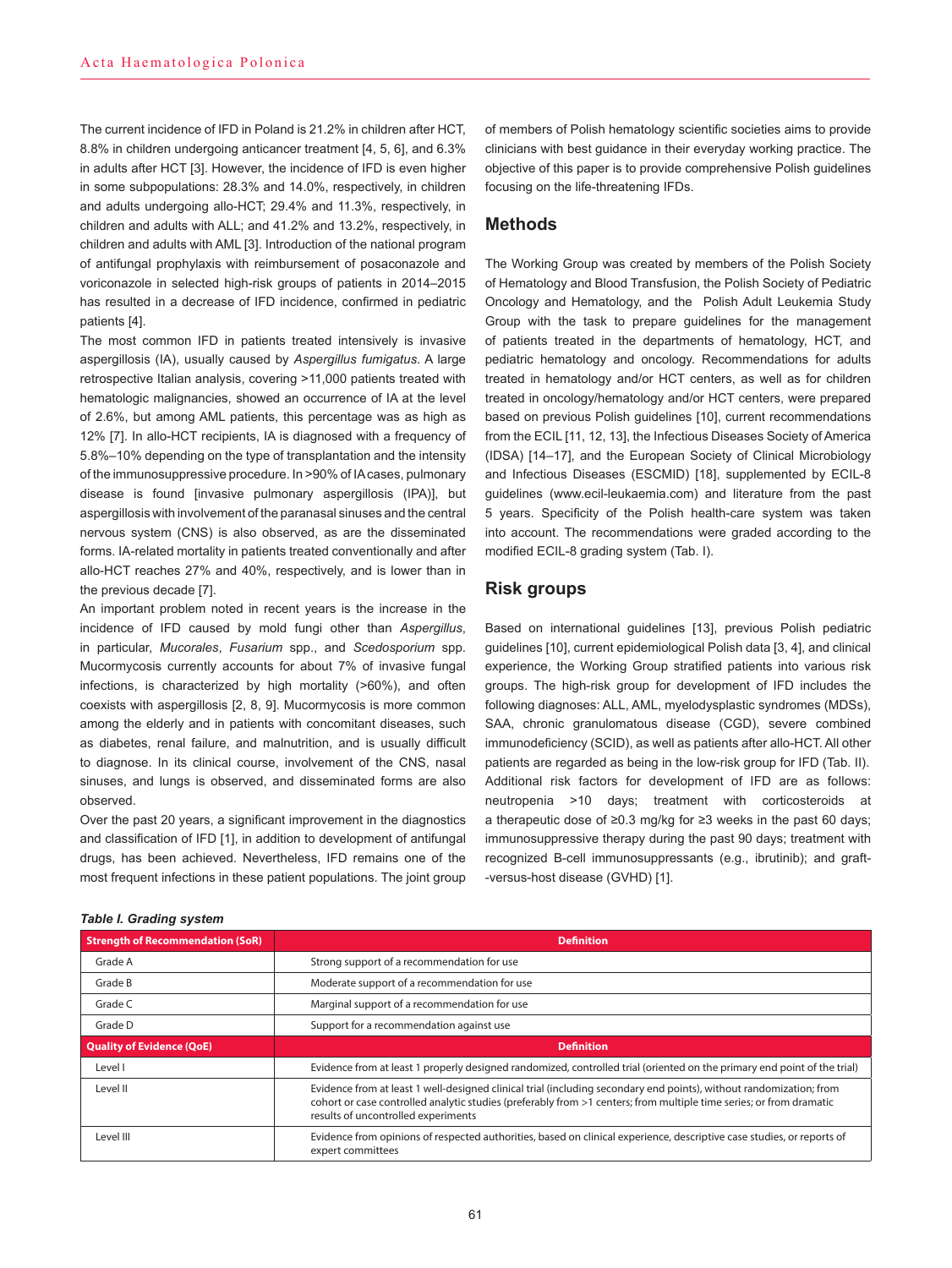# **Definitions of invasive fungal disease**

In 2002, with subsequent modifications in 2008 and 2019, the Infectious Diseases Group of the EORTC and the MSG presented the definitions and classification of invasive mycoses, distinguishing the diagnoses of confirmed, probable, and possible IFD, based on the results of diagnostic tests [1, 19, 20]. Published autopsy data indicate that ante-mortem diagnosis of IFD has currently reached 50% of cases. With respect to the level of diagnosis, the current updated classification includes proven, probable, and possible IFD (Tab. III) [1].

## *Updated 2019 criteria for diagnosis of proven IFD include [1]:*

#### Yeast infection

- 1. Histopathologic, cytopathologic, or direct microscopic examination of a specimen obtained by needle aspiration or biopsy from a normally sterile site (other than mucous membranes) showing yeast cells, e.g., *Cryptococcus* spp., indicating encapsulated budding yeasts, or *Candida* spp., showing pseudohyphae or true hyphae.
- 2. Recovery of a yeast specimen by culture of a sample obtained by a sterile procedure (including a freshly placed [<24 hours ago] drain) from a normally sterile site showing a clinical or radiological abnormality consistent with an infectious disease process.
- 3. Blood culture that yields yeast (e.g., *Cryptococcus* or *Candida* spp.) or yeast-like fungi (e.g., *Trichosporon* spp.).
- 4. Amplification of fungal DNA by polymerase chain reaction (PCR), combined with DNA sequencing, when yeasts are seen in formalin-fixed paraffin-embedded tissue.
- 5. Cryptococcal antigen in cerebrospinal fluid (CSF) or blood confirms cryptococcosis.

#### Mold infection

1. Histopathologic, cytopathologic, or direct microscopic examination of a specimen obtained by needle aspiration or biopsy, in which hyphae or melanized yeast-like forms are seen, accompanied by evidence of associated tissue damage.

- 2. Recovery of a hyaline or pigmented mold by culture of a specimen obtained by a sterile procedure from a normally sterile and clinically/radiologically abnormal site consistent with an infectious disease process, excluding bronchoalveolar lavage (BAL) fluid, a paranasal or mastoid sinus cavity specimen, and urine.
- 3. Blood culture that yields a mold (e.g., *Fusarium* spp.) in the context of a compatible infectious disease process.
- 4. Amplification of fungal DNA by PCR, combined with DNA sequencing, when molds are seen in formalin-fixed paraffin- -embedded tissue.

# **Diagnostics**

The diagnosis of fungal infection should be based on the entire picture, taking into account risk factors, clinical symptoms, and results of radiological and microbiological tests. The most common signs of IFD are fever, which persists for more than 5–7 days despite the use of broad-spectrum antibiotic therapy, and clinical symptoms of respiratory infection. In any case of suspected IFD, the presence of the fungus should be demonstrated by direct microscopic assessment and/or culture and/or histopathological examination, which is a direct evidence of invasive mycosis but often requires the use of invasive procedures such as BAL or biopsy of the affected tissue. However, the BAL result does not differentiate fungal invasion from colonization.

## *Imaging*

High-resolution computed tomography (HRCT) enables early diagnosis of IPA and has prognostic significance. The most characteristic feature of angio-IPA is the "halo" sign in HRCT; atypical infiltrative nodular lesions are often observed and are difficult to interpret, and the image with the "air crescent" is a late radiological symptom. The radiological picture of IFD of the paranasal sinuses and the CNS in both CT and magnetic resonance imaging (MRI) is not characteristic. Pulmonary abnormalities such as tree-in-bud opacities and interstitial abnormalities are excluded from the clinical features as they can be due to a wide range of pathologies in addition to IFD [1].

#### *Table II. Risk groups for development of invasive fungal disease*

| High risk | ALL, AML, SAA, MDS, CGD, SCID, allo-HCT                            |
|-----------|--------------------------------------------------------------------|
| Low risk  | Auto-HCT, patients with other malignancies undergoing chemotherapy |

#### *Table III. Definitions of invasive fungal disease*

| <b>Level of diagnosis</b> | <b>Definition</b>                                                                                                                                                                                                                                                                                                                                                       |
|---------------------------|-------------------------------------------------------------------------------------------------------------------------------------------------------------------------------------------------------------------------------------------------------------------------------------------------------------------------------------------------------------------------|
| Proven                    | Histopathologic, cytopathologic, or direct microscopic examination or positive culture of a specimen obtained by needle aspiration or biop-<br>sy, including blood sample. The category of proven IFD can apply to any patient, regardless of whether the patient is immunocompromised                                                                                  |
| Probable                  | Probable invasive fungal disease requires the presence of at least 1 host factor, a clinical feature, and mycologic evidence (Tab. IV), and it is<br>proposed for immunocompromised patients only                                                                                                                                                                       |
| Possible                  | Cases that meet the criteria for a host factor and a clinical feature but for which mycological evidence has not been found are considered<br>possible IFD. (1,3)-ß-D-qlucan (BDG) is not considered to provide mycological evidence of any invasive mold disease. The possible category<br>is proposed for immunocompromised patients only, except for endemic mycoses |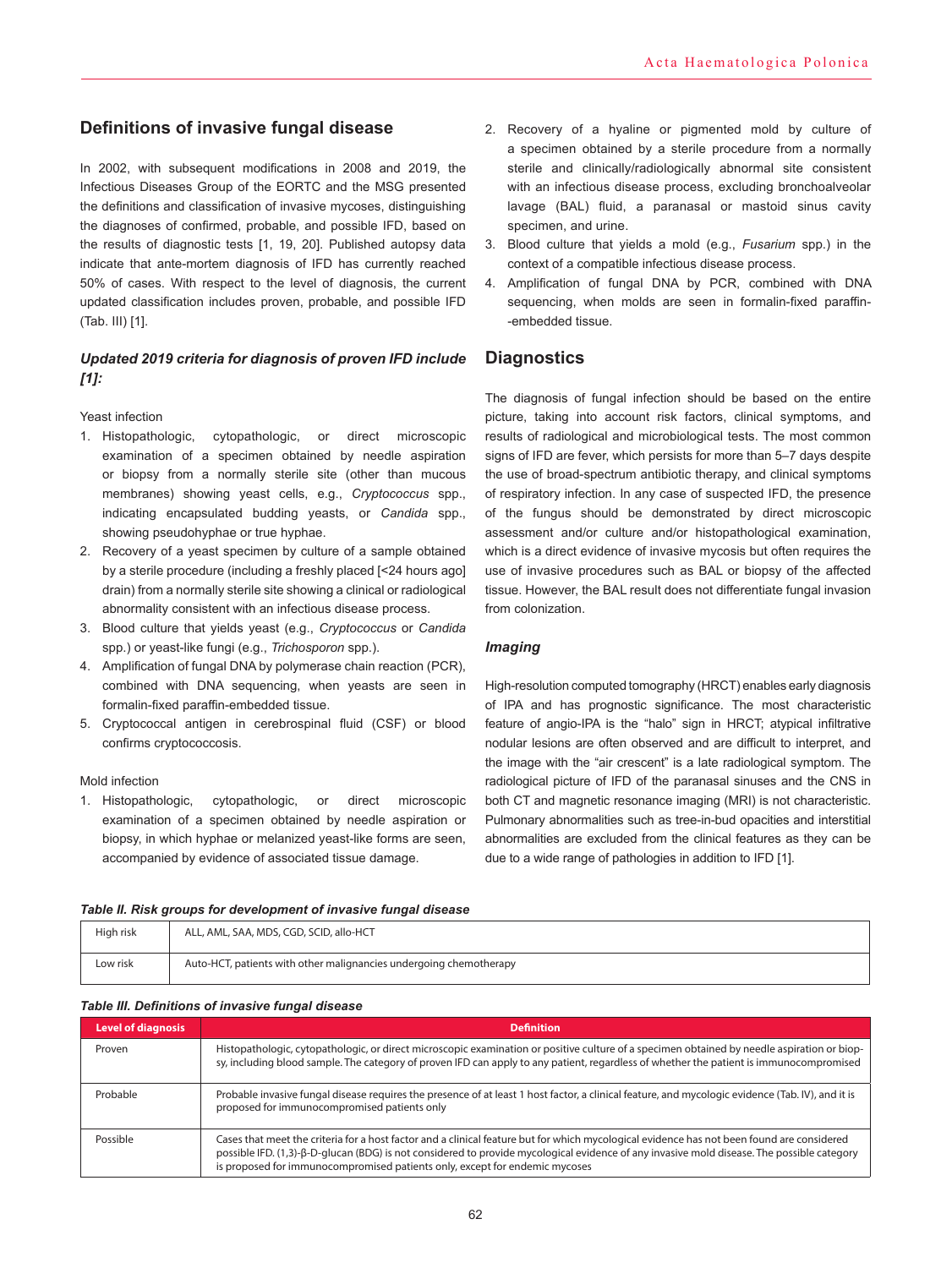### *Imaging: pediatric distinctness*

Radiographic findings are less specific in children than those reported in adults. Chest CT scans in children with proven IPA commonly show nonspecific changes and not the halo sign, air crescent formation, or cavitation seen in adults [1].

### *Galactomannan (GM) assay*

Among the serological tests, the GM assay is validated for the diagnosis of IA. For high-risk neutropenic patients, it is recommended that serum GM should be determined twice a week, with a positive test result ≥ 0.5 in two consecutive tests. This marker can also serve as an indicator of response to antifungal therapy. The GM examination in BAL is useful in the pulmonary diagnostics of IA in patients with and without neutropenia. Index GM > 1.0 in BAL is regarded as positive, while in the CSF, GM ≥ 0.7 in single or  $\geq$  0.5 in two tests is considered positive. In patients treated with antimold antifungals, the GM index can be false negative; in this cohort, negative GM does not exclude the possibility of IFD.

### *Mannan determination*

The clinical value of mannan test results is currently regarded as low due to difficulties in interpretation. Currently, it is not regarded as distinctive [1].

### *β-D glucan (BDG) determination*

BDG is a component of the cell wall of yeast and mold fungi. The presence of BDG in serum confirms IFD but does not differentiate among aspergillosis, candidiasis, and fusariosis. False-positive and false-negative test results limit its practical application in the diagnosis of mold fungi. Currently, BDG is not considered to provide mycological evidence of any invasive mold disease [1].

### *PCR analysis*

Progress in standardization has increased the value of PCR, which is now recommended with the use of international standardization.

#### *Table IV. Clinical and microbiological evidences of IFD*

Systematic reviews of *Aspergillus* PCR methods for blood and BAL fluid conclude that PCR provides a robust diagnostic test for screening and confirming the diagnosis of *Aspergillus* infection [1, 18].

### *Biomarkers: pediatric distinctness*

There are also far fewer data to support the clinical use of nonculture-based fungal biomarkers in children, although the GM assay performs similarly in children and adults when used as an adjunctive tool to diagnose IA. Likewise, there are few data regarding the use of BDG, *Candida* mannan antigen, and anti-mannan antibody biomarkers in pediatrics. Recent data support the utility of BDG in the CSF for the diagnosis and therapeutic monitoring of children with *Candida* meningoencephalitis, but data regarding the utility of PCR assays and the T2Candida assay for diagnosis are sparse [1].

Diagnostics of IFD should be focused on the presence of clinical (imaging) and microbiological (culture, biomarkers) evidences in patients with risk factors and symptoms and signs of infection (Tab. IV).

# **Therapy**

The strategy of prophylaxis and antifungal treatment was developed as part of the ECIL as a result of cooperation of experts from the European Society for Blood and Marrow Transplantation (EBMT), EORTC, European LeukemiaNet, and the International Immunocompromised Host Society (ICHS). The principles of antifungal prophylaxis, empirical therapy, and preemptive therapy; treatment of confirmed mycoses based on ECIL guidelines and the IDSA recommendation system; as well as medicines available and registered in Poland, are presented below.

# **Antifungal prophylaxis**

### **Adults**

### *Antifungal prophylaxis in adults with acute leukemias*

Patients with AML treated with intensive chemotherapy should receive posaconazole in prophylaxis of IFD (Tab. V). The drug is effective in reducing the rate of IA and influences the survival (Grade AI). Posaconazole should be given as oral suspension (po)

| Clinical evidences        | Suggestive imaging: pulmonary HRCT, CT/MRI of sinuses, abdominal CT/MRI, CNS MRI<br>and/or neutropenic fever not resolving or recurrent in spite of use of broad-spectrum antibiotics for at least 72 hours<br>and/or signs and symptoms of septic shock in neutropenic patient |
|---------------------------|---------------------------------------------------------------------------------------------------------------------------------------------------------------------------------------------------------------------------------------------------------------------------------|
| Microbiological evidences | Biomarkers (GM, rarely cryptococcal antigen)<br>and/or PCR for fungi: positive<br>and/or histopathologic examination for fungi: positive<br>and/or blood culture and/or culture of biologic specimen from normally sterile site: positive for fungi                             |

#### *Table V. Recommendations for antifungal prophylaxis in adults*

| <b>Antifungal</b>         | <b>Acute leukemia</b> | <b>HCT: neutropenic phase</b> | <b>GVHD phase</b>    |              |
|---------------------------|-----------------------|-------------------------------|----------------------|--------------|
|                           |                       | <b>Low-risk IMD</b>           | <b>High-risk IMD</b> |              |
| Fluconazole, iv/po        | BI                    | AI                            | DII                  | DII          |
| Posaconazole, po (TDM)    | Al                    | BII                           | BII                  | $\mathsf{A}$ |
| Voriconazole, iv/po (TDM) | BII                   | BI                            | BI                   | BI           |
| Micafungin, iv            | BI                    | BI                            |                      | CII          |
| LAmB/ABLC, iv             | CII                   | CII                           | CII                  | CII          |
| Itraconazole (capsules)   | DII                   | DII                           | DII                  | DII          |

*TDM – therapeutic drug monitoring; LAmB – liposomal amphotericin-B; ABLC – amphotericin B lipid complex*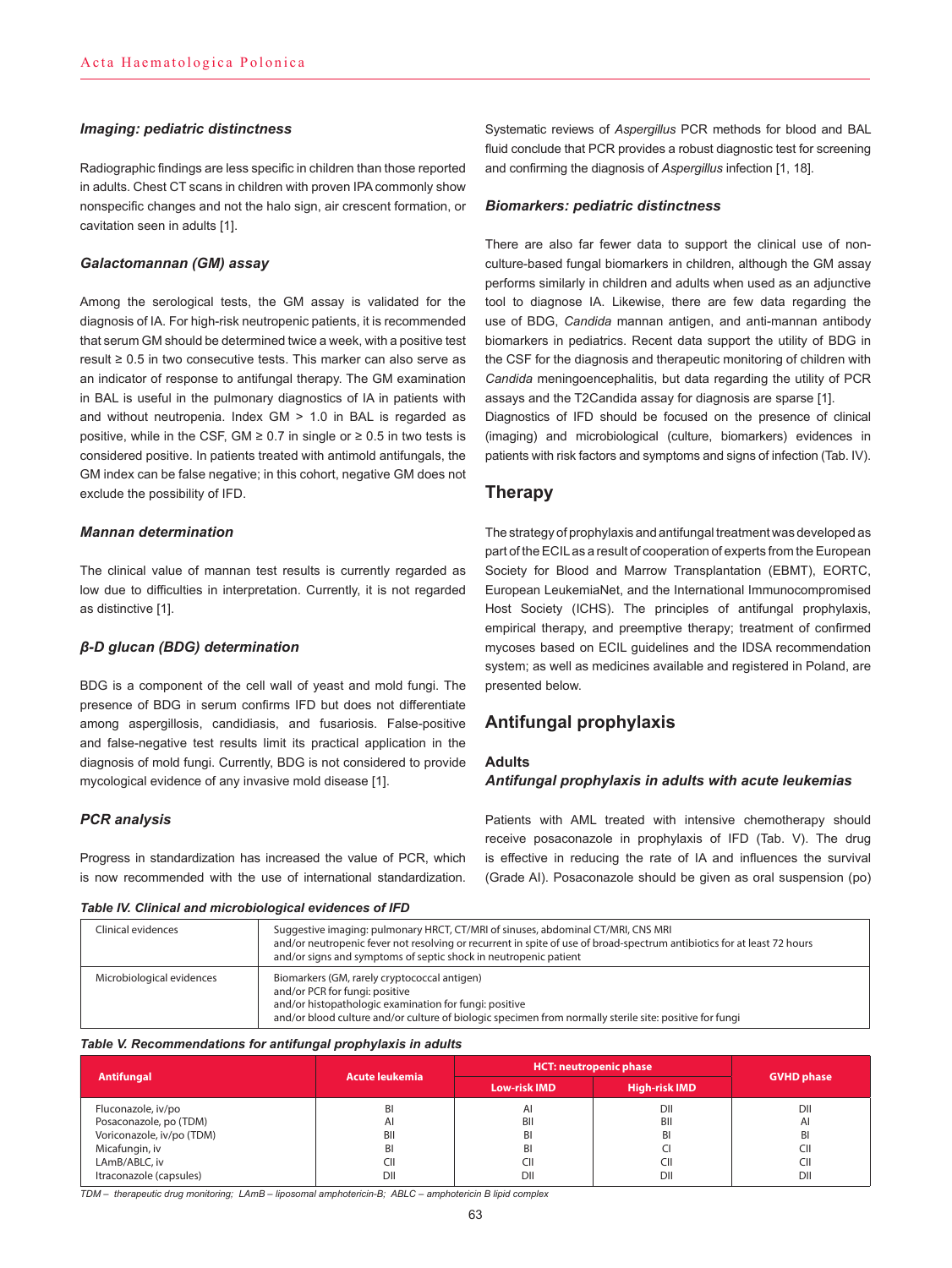$(3 \times 200 \text{ mg})$  or intravenously (iv)  $(2 \times 300 \text{ mg})$  on the first day, followed by 1 × 300 mg daily) until neutropenia recovery. In the ALL setting, prophylaxis with fluconazole (400 mg/day, iv/po) or micafungin (50 mg/day, iv) is advisable.

### *Antifungal prophylaxis in adults after HCT*

For lower-risk HCT recipients (HCT from matched sibling donor, low incidence of mold IFD in the center) during neutropenia, fluconazole is recommended for antifungal prophylaxis with monitoring of GM and possibly HRCT (Grade AI). Micafungin (50 mg/day, iv), with a broader spectrum of antifungal activity than fluconazole, is also effective (Grade BI). Itraconazole – available in Poland only in the form of capsules – is not recommended for prophylactic use, as opposed to the oral solution or intravenous form.

In higher-risk HCT patients (HCT from mismatched/unrelated donor, high rate of mold IFD in the center), use of voriconazole 2 × 200 mg po (2 × 400 mg on the first day) may be considered (Grade BI). Due to drug interactions, second-generation azoles should not be used during high-dose chemotherapy.

After hematopoietic reconstitution, in patients treated for GVHD, posaconazole (Grade AI) is the most effective in preventing IA. Secondary antifungal prophylaxis involves the prevention of IFD reactivation in patients undergoing allo-HCT.

#### **Children**

# *Antifungal prophylaxis in children with high risk for IFD development*

Effective antimold prophylaxis should be used in patients with risk for IFD development (Grade BII, Tab. II). The therapy of choice in Poland remains posaconazole oral suspension (Grade BI). Its twice-daily body-weight-based dosing algorithm has been proposed by Welzen et al. [21] (Tab. VI) [21]. Alternatively, for pediatric patients, from 1 month to 12 years of age, a starting dose of posaconazole 6 mg/kg three times daily may be used [22]. Parallel administration of proton-

### *Table VI. Posaconazole dosing algorithm for children*

pump inhibitors (PPIs) (omeprazole) and/or *Vinca* alkaloids should be avoided during posaconazole prophylaxis. Temporary withdrawal of azole prophylaxis is obligatory when a patient is given *Vinca* alkaloids (data from US clinical trials suggest a minimum of 24 hours of withdrawal before and after administration of *Vinca* alkaloids, but this has not been confirmed, yet). Micafungin in the dose 1 mg/kg/ day might be an alternative for posaconazole (liver function should be monitored). Fluconazole prophylaxis (dose: 8–12 mg/kg/day) may be considered (Grade CI), but one should remember that this azole is effective mainly against *Candida albicans* (Tab. VII). To consider fluconazole prophylaxis, children have to fulfill two conditions: (1) they cannot be colonized by non-*albicans Candida* species (i.e., *C. glabrata*, *C. krusei*); (2) GM has to be monitored twice weekly due to the inefficiency of fluconazole against molds.

## *Antifungal prophylaxis in children undergoing allo-HCT: neutropenic phase (preengraftment)*

Primary antifungal prophylaxis is recommended in children undergoing allo-HCT in neutropenic phase until engraftment (Grade BII). Therapeutic options include fluconazole (effective only against selected yeasts), micafungin, posaconazole, or voriconazole. Voriconazole dosing is presented in table VIII (according to the summary of product characteristics (SPC)). Due to several drug–drug interactions, azoles (except for fluconazole) should not be used during high-dose chemotherapy.

## *Antifungal prophylaxis in children undergoing allo-HCT: post-engraftment phase*

In the absence of GVHD, antifungal prophylaxis should be continued after engraftment until immune recovery. In the presence of GVHD treated with augmented immunosuppressive therapy, prophylaxis against mold and yeast infections is recommended (Grade AII). The available options are posaconazole (Grade BI) and voriconazole (Grade BI).

| <b>Body weight (kg)</b> | Dosing in mg   | Dosing in mL   |
|-------------------------|----------------|----------------|
| $10 - 14$               | $2 \times 120$ | $2 \times 3$   |
| $15 - 19$               | $2 \times 160$ | $2 \times 4$   |
| $20 - 24$               | $2 \times 200$ | $2 \times 5$   |
| $25 - 29$               | $2 \times 220$ | $2 \times 5.5$ |
| $30 - 34$               | $2 \times 260$ | $2 \times 6.5$ |
| $35 - 39$               | $2 \times 280$ | $2 \times 7$   |
| $\geq 40$               | $2 \times 300$ | $2 \times 7.5$ |

# *Table VII. Recommendations for antifungal prophylaxis in children*

| <b>Drug</b>  | High-risk group | Allo-HCT, neutropenic<br>phase | <b>Allo-HCT, GVHD</b> | Auto-HCT | Secondary prophylaxis |
|--------------|-----------------|--------------------------------|-----------------------|----------|-----------------------|
| Posaconazole | $^{++}$         |                                | $^{++}$               |          |                       |
| Micafungin   |                 |                                |                       |          |                       |
| Fluconazole  |                 |                                |                       |          |                       |
| Voriconazole |                 |                                |                       |          |                       |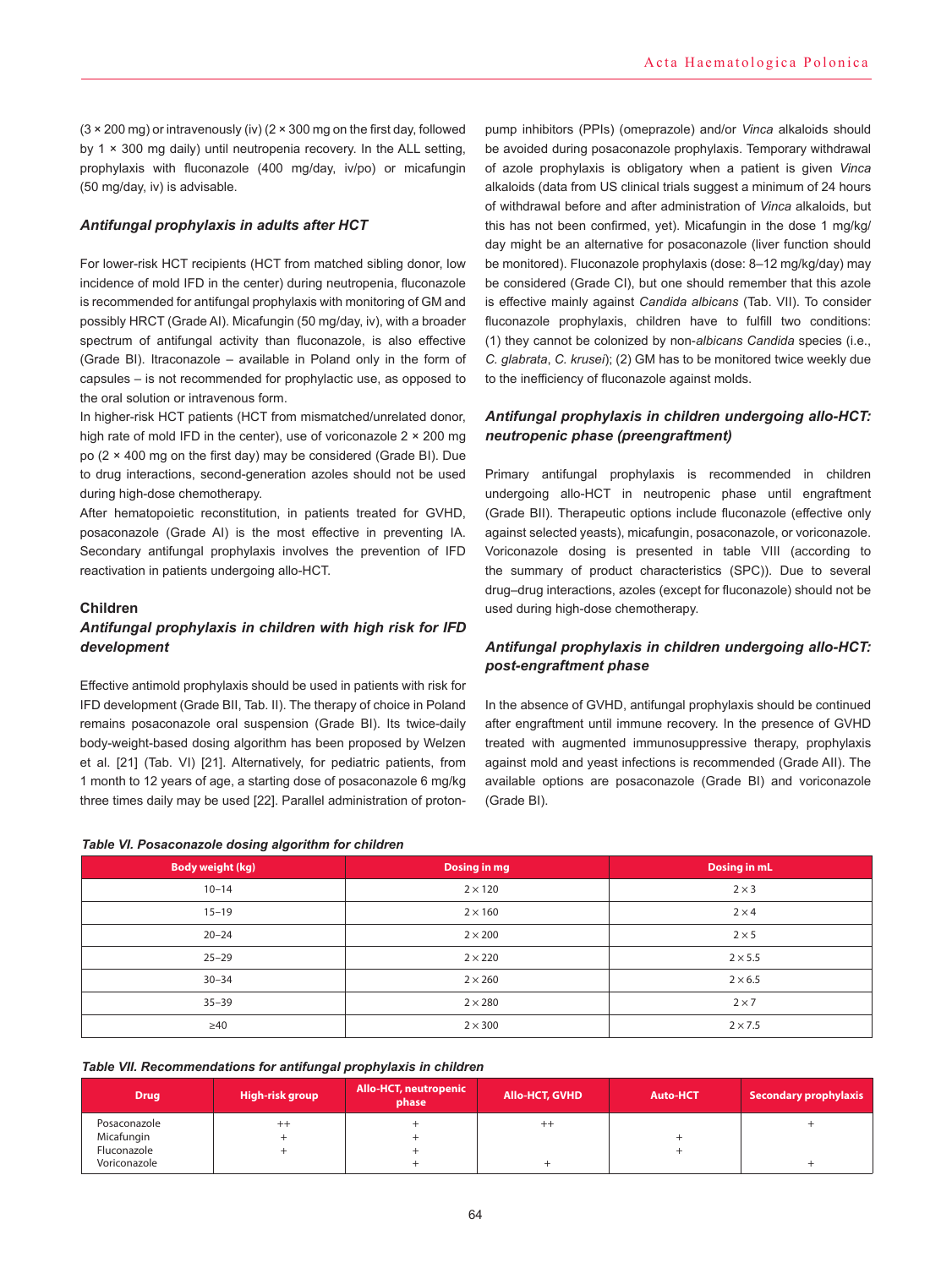#### *Antifungal prophylaxis in children undergoing auto-HCT*

Fluconazole as primary prophylaxis against *Candida albicans* should be considered. Micafungin or caspofungin may be considered in patients with *C. glabrata*/*C. krusei* colonization.

### *Antifungal prophylaxis in children with low risk for IFD development (Tab. I)*

Antifungal prophylaxis is recommended in selected patients with additional risk factors.

### *Secondary antifungal prophylaxis in children*

Secondary antifungal chemoprophylaxis is recommended, targeted against the previous fungal pathogen, for as long as the patient is neutropenic or immunosuppressed (Grade AII). Either posaconazole or voriconazole may be considered.

# **Empirical antifungal therapy**

*Table VIII. Voriconazole dosing*

IFD is often the cause of morbidity and mortality among high-risk febrile neutropenic patients. Although the diagnostic procedures have improved, accurate diagnosis of IFD remains difficult and is often delayed. Empirical antifungal therapy applies to patients in neutropenia with isolated fever that lasts more than 3–4 days despite

broad-spectrum antibiotic therapy and is widely used in practice in hematologic and transplant centers, despite the lack of evidence in randomized trials for its effectiveness.

Empirical antifungal therapy must be considered in high-risk neutropenic patients who have persistent (or recurrent) fever after 72 hours of broad-spectrum antibiotic therapy and no identified infection source (Grade BII) [11, 18, 23, 24].

The choice of agent for empiric antifungal therapy depends mostly on previous antifungal prophylaxis. In patients receiving fluconazole prophylaxis, mold infections or fluconazole-resistant *Candida* spp. are the most likely causes; therefore, liposomal/ lipid formulations of amphotericin B, echinocandins (Grade AI) or voriconazole (Grade BI) are indicated (Tab. IX). In patients who have been receiving posaconazole or voriconazole prophylaxis, the drugs of choice are liposomal/lipid formulations of amphotericin B (Grade AI) [25–28]. For patients who have not been receiving antifungal prophylaxis, *Candida* spp. are the most likely cause of invasive fungal infection, and the best option of empiric therapy comprises the echinocandins (caspofungin, micafungin) (Grade AI) [25–28]. Additionally, echinocandins are preferred in patients who have no obvious sites of infections, while voriconazole or amphotericin B preparations are preferred in patients with pulmonary infiltrates that are caused most probably by mold infection (Tab. X).

In empirical treatment, liposomal amphotericin (3 mg/kg, iv), caspofungin (70 mg, iv, on the first day, then 50 mg, iv) or micafungin (100 mg/day, iv) (Grade AI) have the highest recommendations.

| <b>Intravenous formulation</b>                                    | <b>Loading dose</b>                          | <b>Maintenance dose</b>                     |
|-------------------------------------------------------------------|----------------------------------------------|---------------------------------------------|
| Adults                                                            | $2 \times 6$ mg/kg on first day              | $2 \times 4$ mg/kg                          |
| Children 2-12 years and 12-14 years old with bw $<$ 50 kg         | $2 \times 9$ mg/kg on first day              | $2 \times 8$ mg/kg                          |
| Children 12-14 years old with bw > 50 kg and children 14-18 years | As in adults                                 | As in adults                                |
|                                                                   |                                              |                                             |
| <b>Oral formulation</b>                                           | Loading dose (should be given intravenously) | <b>Maintenance dose</b>                     |
| Adults with bw $\geq$ 40 kg                                       | $2 \times 400$ mg, iv, on first day          | $2 \times 200$ ma                           |
| Adults with bw <40 kg                                             | $2 \times 200$ mg, iv, on first day          | $2 \times 100$ mg                           |
| Children 2-12 years and 12-14 years old with bw $<$ 50 kg         | $2 \times 9$ mg/kg, iv, on first day         | $2 \times 9$ mg/kg (max. $2 \times 350$ mg) |

*bw – body weight*

#### *Table IX. Summarized recommendations for empirical antifungal therapy*

| <b>Antifungal</b>   | <b>Adults</b> | <b>Children</b> | <b>Comments</b>                                     |
|---------------------|---------------|-----------------|-----------------------------------------------------|
| Caspofungin         | AI            | AI              | Not active against Mucorales                        |
| LAmB                | AI            | AI              |                                                     |
| ABLC                | BI            | BI              | Infusion-related toxicity                           |
| Voriconazole        | BI            |                 | Not active against Mucorales and selected Candida   |
| Micafungin          | AI            |                 |                                                     |
| Itraconazole        | <b>DI</b>     |                 | Not active against Mucorales and selected Candida   |
| Fluconazole         | CI            |                 | Not active against Aspergillus and selected Candida |
| D-AmB               | DII           | DII             |                                                     |
| Combination therapy | DIII          | DIII            |                                                     |

*LAmB – liposomal amphotericin-B; ABLC – amphotericin B lipid complex; D-AmB – amphotericin B deoxycholate*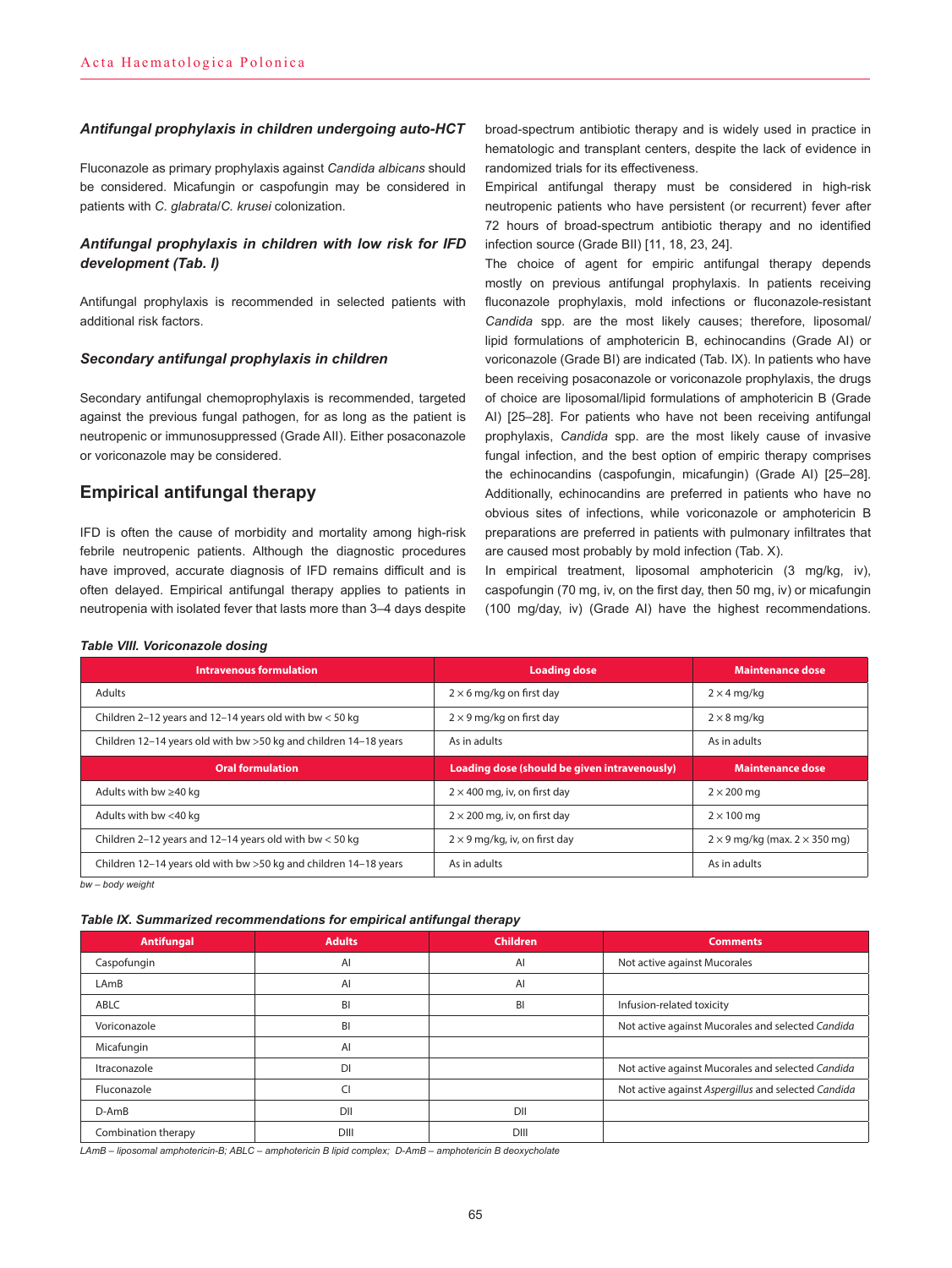Lipid amphotericin (5 mg/kg, iv) (Grade BI) is also acceptable, while amphotericin deoxycholate (D-AmB; 0.5–1 mg/kg/day, iv) is contraindicated due to toxicity (Grade DII).

Taking into account the increasing prevalence of mucormycosis, it is important to remember that echinocandins and voriconazole have no activity against molds. If mucormycosis is suspected, a liposomal/lipid amphotericin B formulation or isavuconazole should be given [12].

Regarding the toxicity of antifungal drugs, both caspofungin and voriconazole induce nephrotoxicity and severe infusion-related events significantly less often as compared to amphotericin B formulations, whereas patients receiving voriconazole have more episodes of transient visual changes and hallucinations. Among the mentioned antifungal drugs, echinocandins have the best toxicity profile and show lower potential to interact with other drugs [28, 29, 30].

#### *Empirical antifungal therapy in children*

Empirical antifungal therapy, when selected as a strategy, should be started after 72 hours of fever and continued until resolution of neutropenia. Empirical therapy can be considered in children with acute leukemia, after HCT, with GVHD, or undergoing immunosuppressive treatment from any other cause. Antifungals recommended for empirical therapy in children are caspofungin, LAmB, ABLC, or voriconazole. Switch in antifungal class is necessary in case of previous antifungal prophylaxis. If fluconazole was used in prophylaxis, then echinocandins, LAmB, or voriconazole can be used in empirical therapy. When voriconazole or posaconazole was used in prophylaxis, then LAmB is the drug of choice in empirical therapy.

# **Preemptive antifungal therapy**

The alternative to empirical treatment strategy is diagnostic testguided preemptive antifungal therapy. Preemptive therapy involves initiating antifungal therapy based upon the results of serial screening with GM, BDG, PCR assays, or pulmonary CT/HRCT scan [11, 18]. In most cases, it is defined by positive GM/PCR testing. It has been proved that in the preemptive strategy, the frequency of antifungal use and duration of therapy are significantly decreased as compared to the empirical strategy. The preemptive approach can result in more documented cases of IFD without compromise on survival and can be used as an alternative to empiric antifungal therapy, both in adults (Grade BII) and children (Grade BII) [18, 31]. It should be underlined that simultaneously with empiric or preemptive antifungal therapy, the greatest effort should be made to establish a proper diagnosis.

# **Therapy of invasive candidiasis**

The most frequent species among yeasts is *Candida albicans*. However, an increase of infections caused by *C. parapsilosis*, *C. tropicalis*, *C. glabrata*, and – recently – *C. auris* is being observed, which is probably caused by wide prophylaxis with azoles. *C. krusei* is inherently resistant to fluconazole, and *C. glabrata* has variable susceptibility to fluconazole; thus, this compound is not recommended in these cases. The first-line antifungals in invasive candidiasis are caspofungin, micafungin, anidulafungin, and LAmB/ABLC, for *C. albicans, C. glabrata,* and *C. krusei* (Tab. XI). Voriconazole is also recommended against *C. krusei* species. Infections with *C. parapsilosis* should be treated with fluconazole or LAmB/ABLC. There are no clinical practice guidelines available for the management of *C. auris* in transplant patients, although empirical treatment with an echinocandin would be appropriate considering the reported susceptibility patterns [32].

A switch in class should be considered in patients with breakthrough infections on antifungal prophylaxis or empirical therapy (no grading) [13]. When the *Candida* species is azole-susceptible, step-down to fluconazole can be considered in stable patients after 5 days of iv therapy. In patients with *C. krusei* infection, switching to oral voriconazole is an option [12].

*Table X. Empirical antifungal therapy in specific clinical situations*

| <b>Clinical situation</b><br>Recommended |                                            | Not recommended   |
|------------------------------------------|--------------------------------------------|-------------------|
| Previous azoles                          | LAmB, echinocandins                        | Azoles            |
| Shock                                    | LAmB, echinocandins                        | Azoles            |
| Severe renal failure                     | Echinocandins, voriconazole (oral formula) | LAmB, fluconazole |
| Hepatic failure                          | Echinocandins, LAmB (weak recommendation)  | Azoles            |

#### *Table XI. Summarized recommendations for the management of candidiasis*

| <b>Antifungal</b> | Candida spp. (without identification) | C. albicans | C. glabrata | C. krusei | C. parapsilosis |
|-------------------|---------------------------------------|-------------|-------------|-----------|-----------------|
| Caspofungin       | All                                   | All         | All         | AIII      | BIII            |
| Micafungin        | All                                   | All         | All         | AIII      | BIII            |
| Anidulafungin     | All                                   | All         | AIII        | AIII      | BIII            |
| Voriconazole      | BII                                   | CIII        |             | CIII      |                 |
| Fluconazole       | <b>CIII</b>                           | CIII        |             |           | AIII            |
| LAmB              | All                                   | BII         | BII         | BII       | BII             |
| ABLC              | BI                                    | BII         | BII         | BII       | BII             |
| D-AmB             | СII                                   | CII         | CII         | CII       | CII             |

*LAmB – liposomal amphotericin-B; ABLC – amphotericin B lipid complex; D-AmB – amphotericin B deoxycholate*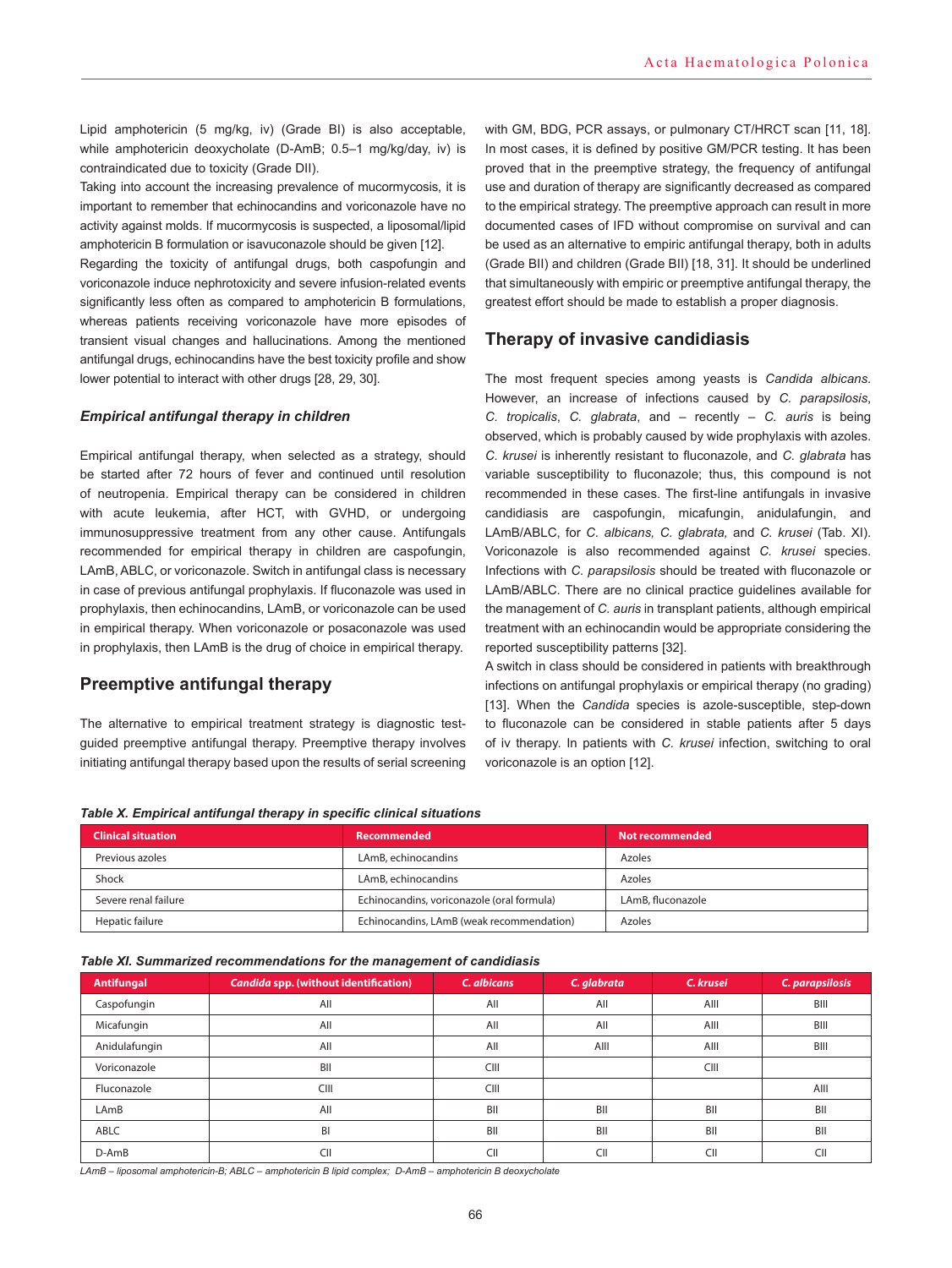Combination antifungal chemotherapy (e.g., amphotericin B plus flucytosine and other combinations) might be considered in special situations (e.g., severe life-threatening infection; compromised drug penetration in CNS infection; and complicated bone and joint, urinary tract, and intra-abdominal infections; no grading) [13].

### *Catheter removal*

Most recent studies suggest a beneficial effect of catheter removal on outcome. Early adequate therapy and removal of central venous line were independently associated with lower mortality [1, 33, 34]. The recommendation is to rapidly remove the catheter (Grade BII) irrespective of the *Candida* species. If the central venous catheter cannot be removed, treatment should include an echinocandin or a liposomal/lipid formulation of amphotericin B due to their better activity on *Candida* biofilms [12].

#### *Duration of antifungal therapy in candidiasis*

The optimal duration of therapy for uncomplicated candidemia is 14 days after blood cultures are sterile; resolution of signs and symptoms; and resolution of neutropenia. For tissue-invasive candidiasis, the duration of treatment is defined by the site, the patient's response, and resolution of predisposing disorders [13].

## **Therapy of invasive aspergillosis**

### *Adults*

Voriconazole and isavuconazole are currently recommended for the treatment of confirmed aspergillosis in first-line therapy (Tab. XII). Based on randomized studies, voriconazole has been shown to reduce mortality in IA compared to conventional amphotericin. Treatment should be started with an iv dose of  $2 \times 6$  mg/kg on the first day, then  $2 \times 4$  mg/kg. Monitoring of blood drug levels is recommended because of the variable nonlinear pharmacokinetics of voriconazole. The neurotoxic, hepatic, and ocular complications occurring during voriconazole therapy are reversible, but their occurrence requires discontinuation of the drug. Late complications

relate to the risk of developing skin cancer. In 2016, the results of a prospective study confirmed the similar efficacy of isavuconazole and voriconazole in the treatment of IA [11]. Isavuconazole available in iv and oral forms is better tolerated than voriconazole [35]. Both liposomal and lipid amphotericin are effective in the treatment of IA, and their use should be considered in the case of azole resistance and intolerance, as well as in patients receiving second-generation azole prophylaxis (posaconazole, voriconazole). For the treatment of IA, D-AmB should not be used. Currently, D-AmB is considered to have no role in the treatment of IA when more-effective and less-toxic agents are available. Its limited efficacy and its poor safety profile led to a recommendation against its use [12].

Caspofungin, as monotherapy or in combination with voriconazole or amphotericin, or amphotericin monotherapy is proposed for secondline IA therapy. In some patients, there are indications for surgical intervention.

#### *Surgical treatment*

Surgical treatment is recommended in the cases of lesion contiguous to a large vessel, hemoptysis from a single lesion (embolization is an alternative), and localized extrapulmonary lesion, including CNS lesion. Additionally, decreasing the mass of fungal burden might be considered.

#### *Duration of antifungal therapy in aspergillosis*

It is not possible to define the time necessary for successful treatment of IA/IPA, and the range is 3–50 weeks. According to IDSA and ESCMID, it should be no shorter than 6–12 weeks [14, 15, 18]. It should be continued during immunosuppressive treatment until resolution of signs and symptoms. Patients after IA/IPA therapy should be given secondary prophylaxis when undergoing subsequent chemotherapy or any other immunosuppressive therapy. The European survey of the Infectious Diseases Working Groups of EBMT, ESCMID, EORTC, and Sorveglianza Epidemiologica Infezioni Fungine nelle Emopatie Maligne (SEIFEM) has shown that there is large variability between centers; however 6 and 12 weeks of treatment are the most often used lengths of therapy (Lanternier et al., submitted).

|  |  |  | Table XII. Summarized recommendations for the management of aspergillosis in immunocompromised patients |  |
|--|--|--|---------------------------------------------------------------------------------------------------------|--|
|  |  |  |                                                                                                         |  |

| <b>Intervention</b>         | <b>Adults</b> | <b>Children</b> | <b>Comments</b>                           |  |
|-----------------------------|---------------|-----------------|-------------------------------------------|--|
| <b>First-line treatment</b> |               |                 |                                           |  |
| Voriconazole                | AI            | AI              |                                           |  |
| Liposomal amphotericin B    | AI            | BI              |                                           |  |
| Isavuconazole               | AI            | No grading      | Pediatric development ongoing in Phase II |  |
| ABLC                        | BII           | BII             |                                           |  |
| D-AmB                       | DII           | DII             |                                           |  |
| <b>Combination therapy</b>  |               |                 |                                           |  |
| LAmB + Voriconazole         | CII           | CII             |                                           |  |
| LAmB + Caspofungin          | CII           | CII             |                                           |  |

*LAmB – liposomal amphotericin-B; ABLC – amphotericin B lipid complex; D-AmB – amphotericin B deoxycholate*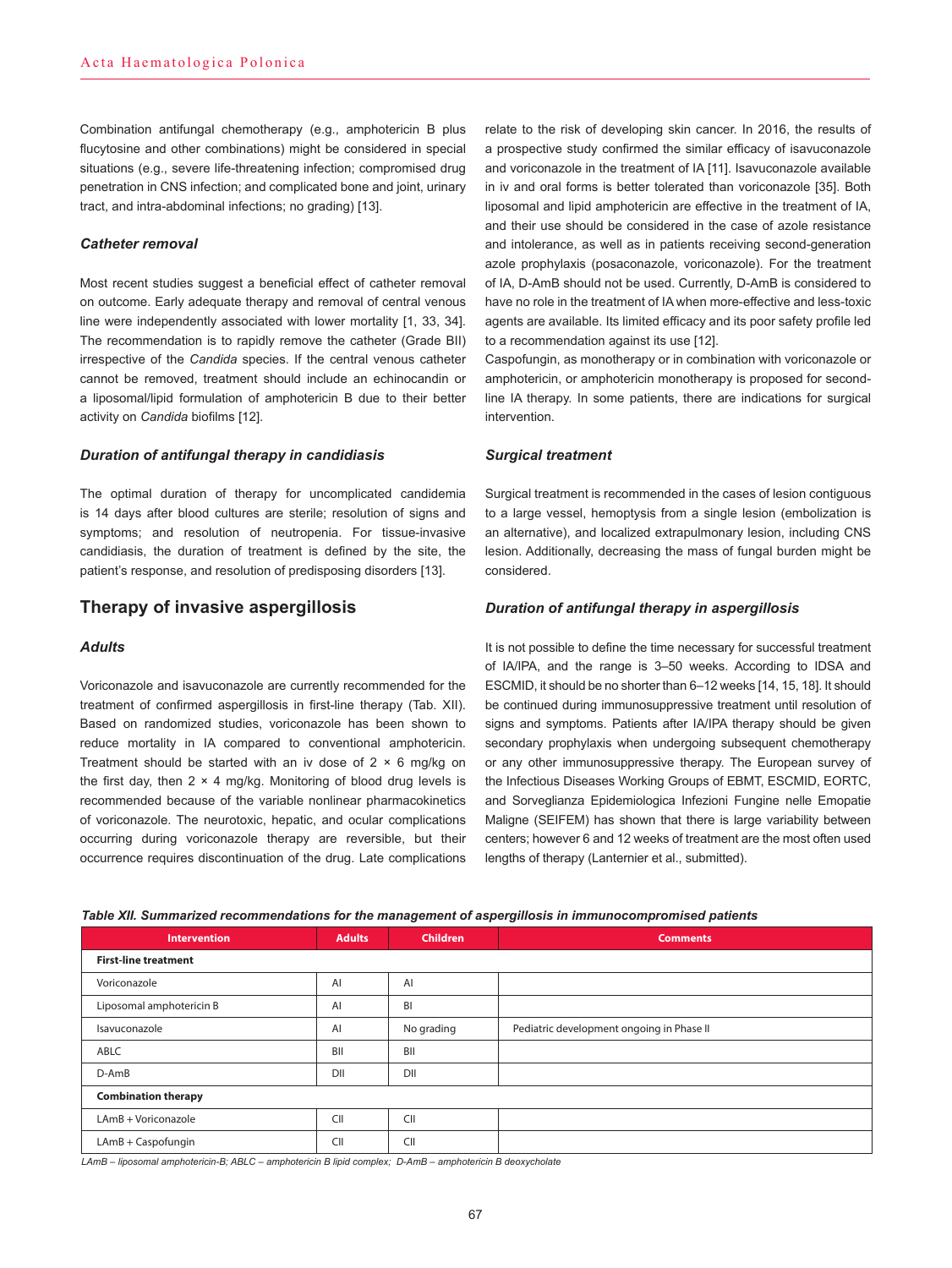### *Children*

Voriconazole is the drug of choice in the treatment of possible, probable, and proven pediatric IA (Grade AI, Tab. XII). The loading dose and the first-week therapy should be via the iv route, and the use of oral formulations may be considered only in patients with documented clinical improvement. Voriconazole remains the current treatment of choice for infections involving the CNS. A switch in class is to be considered in patients with breakthrough aspergillosis on mold-active azole prophylaxis. Liposomal (Grade BI) or lipid (Grade BII) formulations of amphotericin B remain the first option if azole resistance is suspected or confirmed. Options for second-line treatment include LAmB in amphotericin-B-naive patients (Grade BI) and voriconazole in voriconazole-naive patients (Grade AI). Further options approved in children include caspofungin (Grade AII) and ABLC (Grade BII). One may consider combination therapy in the most severe cases. Either voriconazole or an amphotericin B product- -plus-an echinocandin might be used for salvage treatment (Grade CII). Isavuconazole is a promising agent, which has proved its high efficacy in adults. The results of an ongoing Phase II trial on the use of isavuconazole in pediatric patients with aspergillosis are pending. Therefore, the pediatric recommendations for targeted aspergillosis therapy with isavuconazole have not yet achieved grading.

# **Therapy of invasive mucormycosis**

Treatment of mucormycosis is comprehensive and should include treatment of the underlying disease, antifungal pharmacotherapy, and surgery. The importance of correcting diabetes and acidosis, treatment of granulocytopenia, reducing doses, or discontinuing steroids and/or other immunosuppressants is emphasized. As the first line, liposomal amphotericin in high doses (5–10 mg/kg) or, in cases without CNS involvement, lipid amphotericin (5 mg/kg) is recommended. Posaconazole or isavuconazole can be used as rescue therapy (Tab. XIII).

#### *Surgical treatment*

Surgical treatment is recommended whenever possible, particularly in rhino-orbito-cerebral, soft tissue, or localized pulmonary lesion involvement, and in disseminated presentation [36, 37].

### *Children*

Surgical treatment is mandatory, if possible. Control of primary disease and comorbidities (e.g., diabetes) is essential. Drug of choice is LAmB or ABLC in high doses (LAmB 10 mg/kg; ABLC 7.5 mg/kg).

### *Duration of antifungal therapy in mucormycosis*

Long-term treatment is necessary. Median duration of antifungal treatment in recent studies was 102 days, ranging from 27 days up to 735 days [38, 39].

## **Therapy of fusariosis**

The taxonomic revision defined species complexes with similar physiological and molecular features within the genus *Fusarium*. Some of these plant pathogens cause opportunistic infections in humans: *Fusarium solani* species complex (FSSC), *F. oxysporum* species complex (FOSC), and *F. fujikuroi* species complex (FFSC) [40]. *Fusarium* keratitis and onychomycosis are the main manifestations in immunocompetent individuals, while involvement of other organs and disseminated disease are observed in neutropenic and immunosuppressed patients [40, 41].

*Fusarium* spp. possess intrinsic resistance to most antifungal agents with variable susceptibility to amphotericin B and extendedspectrum triazoles [40, 41, 42]. Based on available data, the European Fungal Infection Study Group (EFISG), the ESCMID, and the European Confederation of Medical Mycology (ECMM) recommend voriconazole (Grade AII) or liposomal/lipid formulation

*Table XIII. Summarized recommendations for the management of mucormycosis in hematology/HCT patients*

| <b>Intervention</b>               | <b>Adults</b> | <b>Children</b> | <b>Comments</b>                                         |  |  |
|-----------------------------------|---------------|-----------------|---------------------------------------------------------|--|--|
| <b>First-line treatment</b>       |               |                 |                                                         |  |  |
| LAmB                              | All           | All             |                                                         |  |  |
| ABLC                              | BII           | BII             |                                                         |  |  |
| Posaconazole                      | BIII          | BIII            |                                                         |  |  |
| <b>Combination therapy</b>        |               |                 |                                                         |  |  |
| LAmB + Posaconazole               | CIII          | CIII            |                                                         |  |  |
| LAmB + Caspofungin                | CIII          | CIII            |                                                         |  |  |
| <b>Second-line treatment</b>      |               |                 |                                                         |  |  |
| Isavuconazole                     | All           | All             |                                                         |  |  |
| Posaconazole                      | BII           | BII             |                                                         |  |  |
| Combination therapy               | BIII          | BIII            |                                                         |  |  |
| <b>Adjunctive treatment</b>       |               |                 |                                                         |  |  |
| Surgical debridement and drainage | All           | All             | Essential for favorable outcome                         |  |  |
| Reversal of immunosuppression     | All           | All             | Improves the outcome                                    |  |  |
| Granulocyte transfusion           | CIII          | CIII            | Granulocytes as a protective factor; lack of solid data |  |  |

*LAmB – liposomal amphotericin-B; ABLC – amphotericin B lipid complex*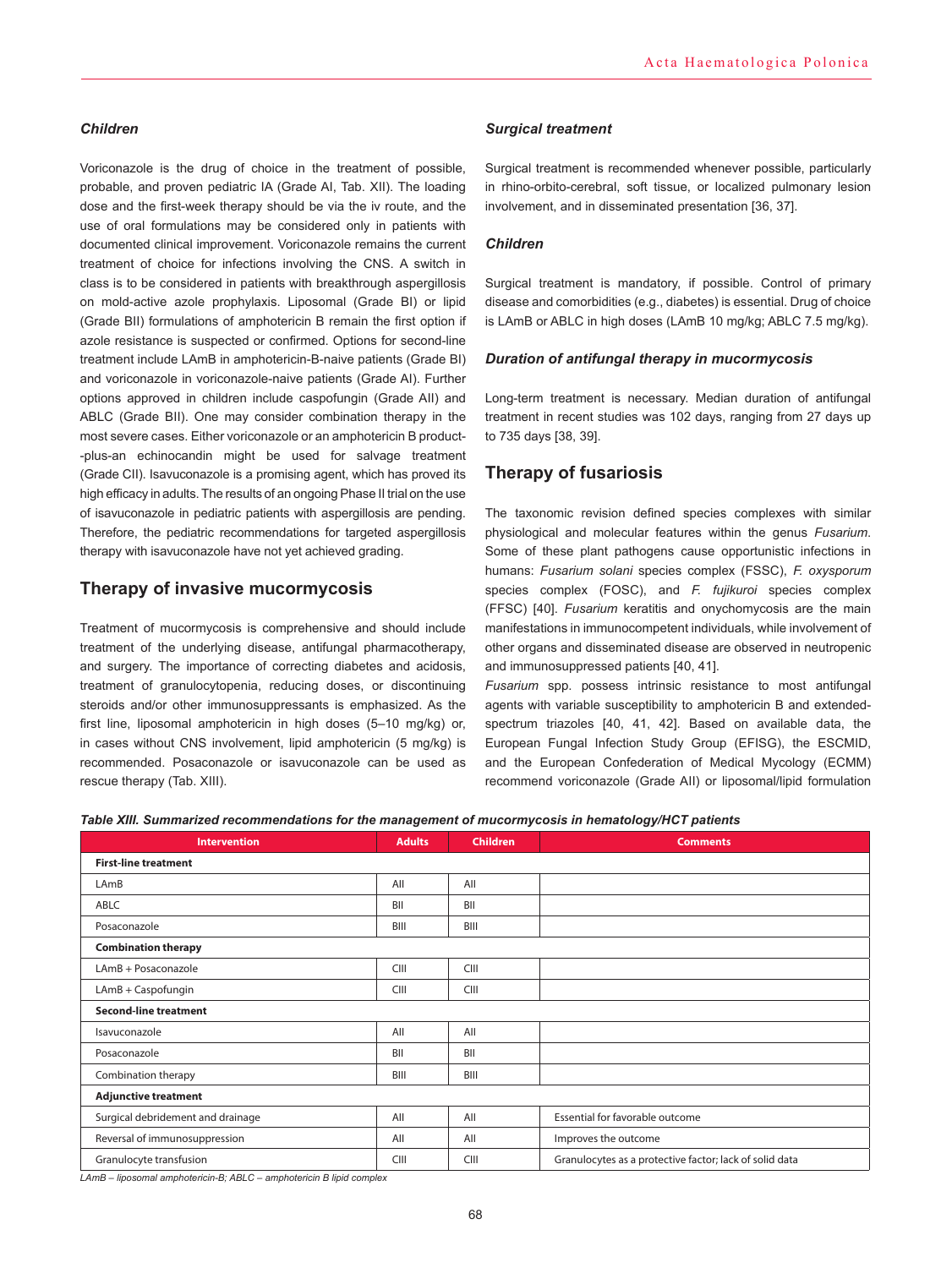of amphotericin B (Grade BII) for management of invasive fusariosis [43]. Posaconazole is advised as salvage therapy (Grade All) [41, 43]. Summarized recommendations are presented in table XIV. When possible, immune defenses should be restored by immunosuppression tapering and granulocyte colony-stimulating factor (G-CSF) support (Grade AII) [40-43]. Granulocyte concentrate transfusion can be considered, especially in pediatric fusariosis (Grade CIII) [42, 43]. Antifungal treatment, combined with surgical debridement of infected tissues, is recommended in patients with hematological malignancies or undergoing HCT (Grade AII) [42, 43].

# **Therapy of scedosporiosis**

The most virulent species of *Scedosporium* pathogenic for immunocompromised patients include *Lamentospora aurantiacum* (formerly *Scedosporium prolificans*) and *S. aurantiacum,* both predominant in hot countries, and *S. apiospermum,* predominant in areas with moderate temperature [43]. They may cause infection of any organ with a preference for the sinopulmonary area, skin, and the CNS. Disseminated scedosporiosis manifests with fever and positive blood culture in the majority of patients and can be associated with skin rash and focal CNS symptoms [41].

*Scedosporium* spp*.* belong to the most drug-resistant fungi, and no strong recommendation can be provided, especially in the case of *L. aurantiacum*. They demonstrate resistance to polyenes and reduced sensitivity to echinocandins; that is why a choice of treatment should be optimally driven by susceptibility testing [41]. According to EFISG/ESCMID/ECMM joint recommendations, voriconazole is the treatment of choice (Grade AII) with surgical debridement of the localized lesions (Grade AIII) [43]. Infections with *L. aurantiacum* are difficult to manage, and outcome may be improved by surgical excision of lesions, restoration of circulating polymorphonuclear and mononuclear leukocytes, and combined therapy with voriconazole plus terbinafine or other combination (Tab. XV).

# **Dosing of antifungals**

The pharmacokinetics of antifungal drugs in children can vary from those in adults. The recommended dosing of antifungals in adults and children is shown in table XVI.

#### *Table XIV. Summarized recommendations for the management of fusariosis [40–43]*

| <b>Intervention</b>           | <b>Recommendations</b>           | <b>Comments</b>               |  |  |
|-------------------------------|----------------------------------|-------------------------------|--|--|
| <b>First-line treatment</b>   |                                  |                               |  |  |
| Voriconazole                  | All                              | Therapeutic drug monitoring   |  |  |
| LAmB                          | Fungi resistance possible<br>BII |                               |  |  |
| <b>ABLC</b>                   | CIII                             | Limited case reports          |  |  |
| Salvage therapy               |                                  |                               |  |  |
| Posaconazole                  | All                              | Therapeutic drug monitoring   |  |  |
| Voriconazole                  | AIII                             | Therapeutic drug monitoring   |  |  |
| <b>Adjunctive treatment</b>   |                                  |                               |  |  |
| Surgical debridement          | All                              | Improve the outcome           |  |  |
| Reversal of immunosuppression | All                              | Improve the outcome           |  |  |
| Granulocyte transfusion       | CIII                             | With cautions in HCT patients |  |  |

*Recommendations for adults; can be applied to children; LAmB – liposomal amphotericin-B; ABLC – amphotericin B lipid complex*

#### *Table XV. Summarized recommendations for the management of scedosporiosis [41–43]*

| <b>Intervention</b>               | <b>Recommendations</b> | <b>Comments</b>                                         |  |  |
|-----------------------------------|------------------------|---------------------------------------------------------|--|--|
| <b>First-line treatment</b>       |                        |                                                         |  |  |
| Voriconazole                      | All                    | Therapeutic drug monitoring                             |  |  |
| LAmB                              | CIII                   | Variable activity                                       |  |  |
| Posaconazole                      | CIII<br>Case reports   |                                                         |  |  |
| Combination therapy*              |                        |                                                         |  |  |
| Posaconazole plus terbinafine     | BIII<br>Case reports   |                                                         |  |  |
| Voriconazole plus terbinafine     | BIII<br>Case reports   |                                                         |  |  |
| Voriconazole plus caspofungin     | BIII                   | Case reports                                            |  |  |
| <b>Adjunctive treatment</b>       |                        |                                                         |  |  |
| Surgical debridement and drainage | AIII                   | Essential for favorable outcome                         |  |  |
| Reversal of immunosuppression     | All                    | Improves the outcome                                    |  |  |
| Granulocyte transfusion           | CIII                   | Granulocytes as a protective factor; lack of solid data |  |  |

*\*Disseminated or lung infection with Lamentospora auratiacum; recommendations for adults; can be applied to children; LAmB – liposomal amphotericin-B*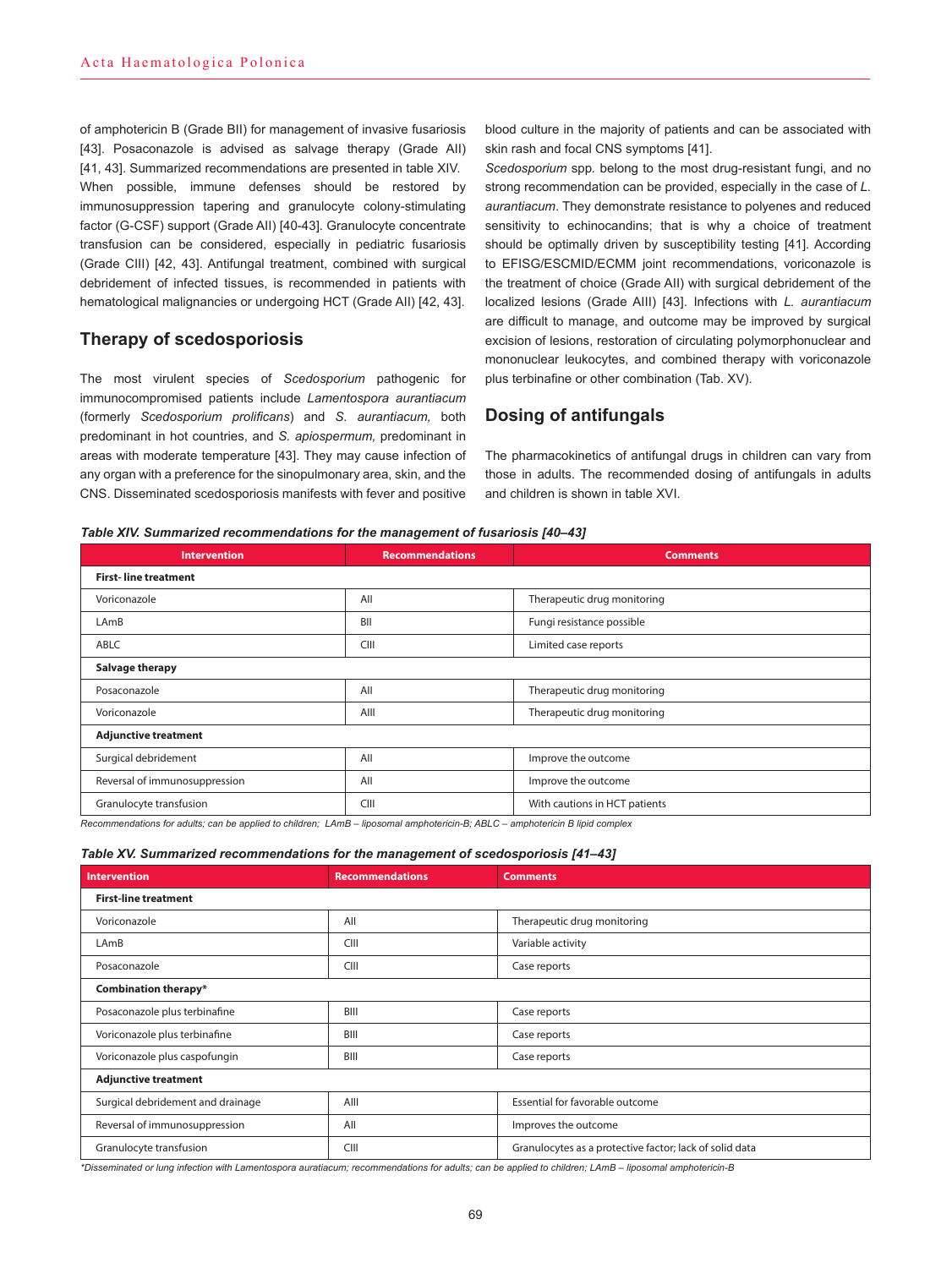| <b>Antifungal drug</b>                        | <b>Dosing in adults</b>                                                                                                                                                                                                                                              | <b>Dosing in children</b>                                                                    | <b>Comments</b>                                                                                                                                                                                 |
|-----------------------------------------------|----------------------------------------------------------------------------------------------------------------------------------------------------------------------------------------------------------------------------------------------------------------------|----------------------------------------------------------------------------------------------|-------------------------------------------------------------------------------------------------------------------------------------------------------------------------------------------------|
| <b>Fluconazole</b>                            | Prophylaxis: 50-400 mg, po/iv, qd<br>Treatment: loading dose 400-800 mg, iv, gd on Day1,<br>then 400 mg, iv, gd                                                                                                                                                      | 8-12 mg/kg/day, iv/po                                                                        |                                                                                                                                                                                                 |
| <b>Itraconazole</b>                           | Prophylaxis: 200 mg, iv, gd on Day 1, followed by oral<br>solution 200 mg<br>Treatment: 200 mg, iv, gd                                                                                                                                                               |                                                                                              | It is discouraged to use itraconazole in<br>tablets, since bioavailability is poor.<br>Only tablets are available in Poland - this<br>formula is not recommended due to poor<br>bioavailability |
| Posaconazole                                  | Prophylaxis: 200 mg tid suspension, or 300 mg tablet<br>qd<br>Treatment: 200 mg gid or 400 mg bid suspension or<br>300 mg tablet bid on Day 1, followed by 300 mg qd                                                                                                 | 600-800 mg/day, po                                                                           | In 2-4 daily doses. For children with bw <<br>40 kg, dosing as recommended in table VI<br>Only suspension formula is reimbursed in<br>Poland. Tablets are not available in Poland               |
| Voriconazole                                  | Loading dose of 6 mg/kg, iv, bid on Day 1, followed<br>by 4 mg/kg, iv, bid.<br>The recommended dosing of oral form is 200 mg bid                                                                                                                                     | Loading dose: $2 \times 9$ mg/kg/<br>day, iv<br>Maintenance dose: $2 \times 8$ mg/<br>kg/day | Detailed dosing data for children and<br>adults are shown in table VIII                                                                                                                         |
| Isavuconazole                                 | Loading doses of 372 mg of isavuconazonium sulfate<br>(equivalent to 200 mg of isavuconazole) every<br>8 hours for 6 doses (48 hours) via po (2 capsules)<br>or iv administration, followed by 372 mg gd, po/iv,<br>starting 12-24 hours after the last loading dose |                                                                                              |                                                                                                                                                                                                 |
| Anidulafungin                                 | Loading dose of 200 mg, iv, on Day 1, then 100 mg,<br>iv, gd                                                                                                                                                                                                         | 1.5 mg/kg/day, iv<br>(Day 1: 3 mg/kg)                                                        | Not licensed for children                                                                                                                                                                       |
| Caspofungin                                   | Loading dose of 70 mg, iv, on Day 1, then 50 mg,<br>iv, qd                                                                                                                                                                                                           | 50 mg/m <sup>2</sup> /day, iv<br>(Day 1:70 mg/m <sup>2</sup> )                               | Max: 50 mg/day (Day 1: 70 mg)                                                                                                                                                                   |
| Micafungin                                    | 100-150 mg, iv, gd; no loading dose is required                                                                                                                                                                                                                      | 1-4 mg/kg/day, iv                                                                            | Dosing in prophylaxis: 1 mg/kg/day<br>(>50 kg: 50 mg); therapeutic 2 mg/kg/day;<br>dosing in infants: 4 mg/kg/day                                                                               |
| Liposomal<br>amphotericin B (LAmB)            | 5 mg/kg, iv, gd                                                                                                                                                                                                                                                      | 3-5 mg/kg/day, iv                                                                            |                                                                                                                                                                                                 |
| <b>Amphotericin B lipid</b><br>complex (ABLC) | 3-5 mg/kg, iv, gd                                                                                                                                                                                                                                                    | 5 mg/kg/day, iv                                                                              |                                                                                                                                                                                                 |
| <b>Amphotericin B</b><br>deoxycholate         | $0.5-1$ mg/kg, gd                                                                                                                                                                                                                                                    |                                                                                              | It is discouraged to use this formulation<br>of AmB                                                                                                                                             |
| <b>Flucytosine</b>                            | $4 \times 25$ mg/kg bw                                                                                                                                                                                                                                               | $4 \times 25$ mg/kg bw                                                                       | In CNS cryptococcosis, in combination<br>therapy with LAmB, for at least 14 days                                                                                                                |
| <b>Terbinafine</b>                            | $1 \times 250$ mg/day (tablet)                                                                                                                                                                                                                                       |                                                                                              | Not recommended for children (in SPC)                                                                                                                                                           |

#### *Table XVI. Recommended dosing of antifungals in adults and children*

*iv – intravenous; po – per os; d – day (24 hours); bw – body weight; qd – once daily; bid – twice daily; tid – three times daily*

#### *Acknowledgment*

The authors thank the anonymous reviewers for their effort in improving the quality of these recommendations.

### *Authors' contributions*

JS, JGT, AW, KK, MB, LG – design of the study. JS, JGT, AP, KK, LG – writing the manuscript. All authors – analysis of recommendations, final approval.

## *Conflict of interest*

JS has received lecture fees or has been a participant of meetings supported by Pfizer, MSD, Gilead, TEVA, and Astellas. KK has received lecture fees or has been a participant of meetings supported by Pfizer, MSD, Gilead, TEVA, and Astellas. JGT has received lecture

fees or has been a participant of meetings supported by Pfizer, Novartis, and Celgene. TS has received lecture fees or has been a participant of meetings supported by Pfizer, Gilead, and TEVA. AP has been a participant of meetings supported by MSD and Pfizer. JS, JGT, AW, KK, MB, and LG participated in the Pfizer Advisory Board.

### *Financial support*

No financial support.

### *Ethics*

The work described in this article has been carried out in accordance with The Code of Ethics of the World Medical Association (Declaration of Helsinki) for experiments involving humans; EU Directive 2010/63/ EU for animal experiments; and Uniform requirements for manuscripts submitted to biomedical journals.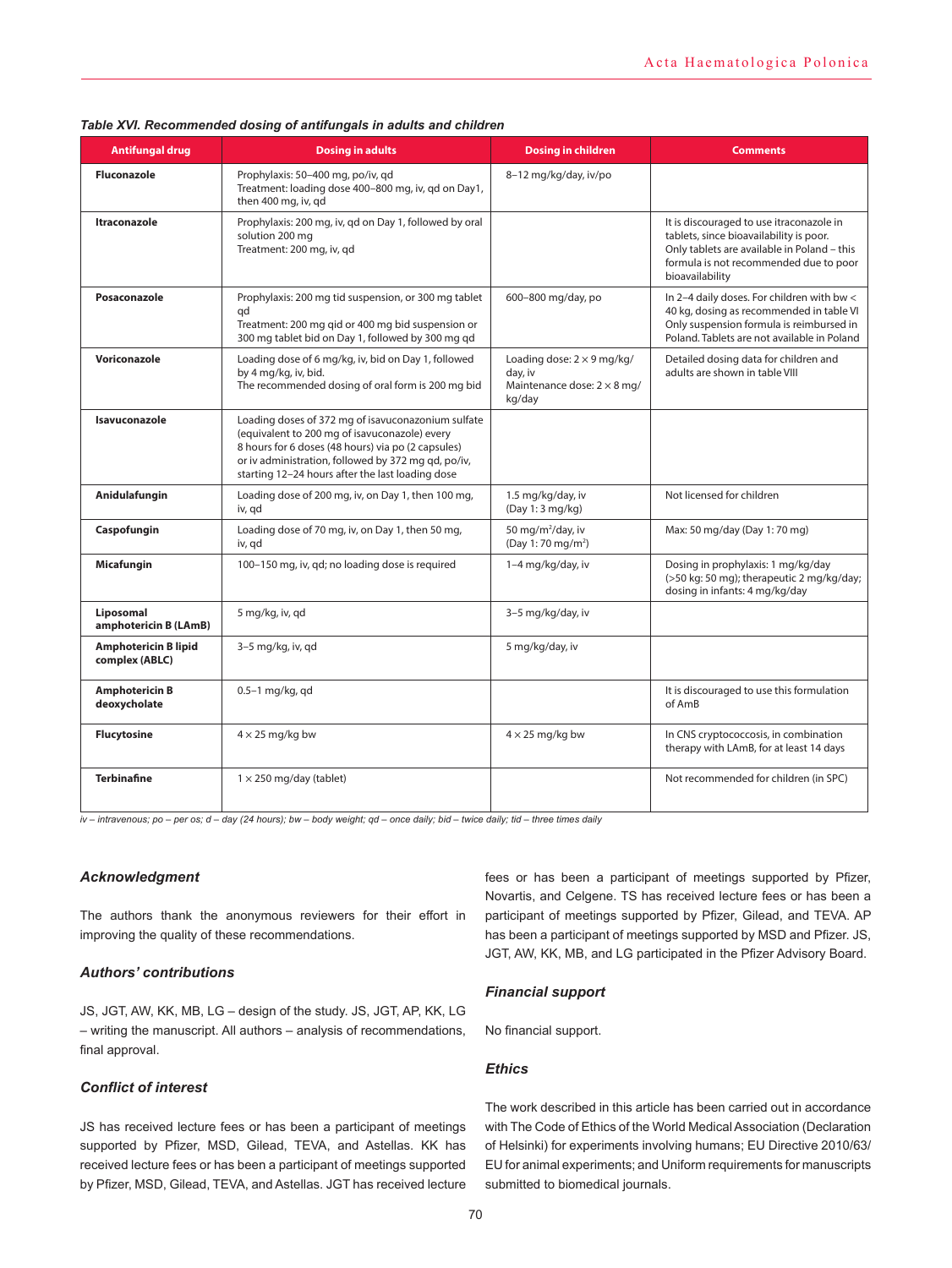#### **References**

- [1] Donnelly JP, Chen SC, Kauffman CA, et al. Revision and update of the consensus definitions of invasive fungal disease from the European Organization for Research and Treatment of Cancer and the Mycoses Study Group Education and Research Consortium. Clin Infect Dis 2019 [Epub ahead of print].
- [2] Kontoyiannis DP, Marr KA, Park BJ, et al. Prospective surveillance for invasive fungal infections in hematopoietic stem cell transplant recipients, 2001-2006: overview of the Transplant-Associated Infection Surveillance Network (TRANSNET) Database. Clin Infect Dis 2010;50:1091–100.
- [3] Czyzewski K, Styczynski J, Giebel S, et al. Age-dependent determinants of infectious complications profile in children and adults after hematopoietic cell transplantation: lesson from the nationwide study. Ann Hematol 2019;98:2197–211.
- [4] Czyzewski K, Galazka P, Fraczkiewicz J, et al. Epidemiology and outcome of invasive fungal disease in children after hematopoietic cell transplantation or treated for malignancy: Impact of national programme of antifungal prophylaxis. Mycoses 2019;62:990–8.
- [5] Styczynski J. Infectious complications in children and adults with hematological malignancies. Acta Haematol Pol 2019;50:167–73.
- [6] Styczyński J. ABC of viral infections in hematology: focus on herpesviruses. Acta Haematol Pol 2019;50:159–66.
- [7] Dragonetti G, Criscuolo M, Fianchi L, Pagano L. Invasive aspergillosis in acute myeloid leukemia: Are we making progress in reducing mortality? Med Mycol 2017;55:82–6.
- [8] Kontoyiannis DP, Wessel VC, Bodey GP, Rolston KV. Zygomycosis in the 1990s in a tertiary-care cancer center. Clin Infect Dis 2000;30:851–6.
- [9] Xhaard A, Lanternier F, Porcher R, et al. Mucormycosis after allogeneic haematopoietic stem cell transplantation: a French Multicentre Cohort Study (2003-2008). Clin Microbiol Infect 2012;18:E396–400.
- [10] Kowalczyk JR, Stefaniak MJ, Kałwak K, Matysiak M, Szczepański T, Styczyński J. Standards of diagnostic and therapeutic management of invasive fungal disease in children: recommendations of Polish Society of Pediatric Oncology and Hematology. Post Nauk Med 2016;29:528–33
- [11] Maertens J, Marchetti O, Herbrecht R, et al. European guidelines for antifungal management in leukemia and hematopoietic stem cell transplant recipients: summary of the ECIL 3 – 2009 update. Bone Marrow Transplant 2011;46:709–18.
- [12] Tissot F, Agrawal S, Pagano L, et al. ECIL-6 guidelines for the treatment of invasive candidiasis, aspergillosis and mucormycosis in leukemia and hematopoietic stem cell transplant patients. Haematologica 2017;102:433–44.
- [13] Groll AH, Castagnola E, Cesaro S, et al. Fourth European Conference on Infections in Leukaemia (ECIL-4): guidelines for diagnosis, prevention, and treatment of invasive fungal diseases in paediatric patients with cancer or allogeneic haemopoietic stem-cell transplantation. Lancet Oncol 2014;15:e327–40.
- [14] Patterson TF, Thompson GR 3rd, Denning DW, et al. Executive summary: practice guidelines for the diagnosis and management of aspergillosis: 2016 update by the Infectious Diseases Society of America. Clin Infect Dis 2016;63:433–42.
- [15] Patterson TF, Thompson GR 3rd, Denning DW, et al. Practice guidelines for the diagnosis and management of Aspergillosis: 2016 update by the Infectious Diseases Society of America. Clin Infect Dis 2016;63:e1–60.
- [16] Pappas PG, Kauffman CA, Andes DR, et al. Executive summary: clinical practice guideline for the management of Candidiasis: 2016 update by the Infectious Diseases Society of America. Clin Infect Dis 2016;62:409–17.
- [17] Pappas PG, Kauffman CA, Andes DR, et al. Clinical practice guideline for the management of Candidiasis: 2016 update by the Infectious Diseases Society of America. Clin Infect Dis 2016;62:e1–50.
- [18] Ullmann AJ, Aguado JM, Arikan-Akdagli S, et al. Diagnosis and management of Aspergillus diseases: executive summary of the 2017 ESCMID-ECMM-ERS guideline. Clin Microbiol Infect 2018;24 Suppl 1:e1–38.
- [19] Ascioglu S, Rex JH, de Pauw B, et al. Defining opportunistic invasive fungal infections in immunocompromised patients with cancer and hematopoietic stem cell transplants: an international consensus. Clin Infect Dis 2002;34:7–14.
- [20] De Pauw B, Walsh TJ, Donnelly JP, et al. Revised definitions of invasive fungal disease from the European Organization for Research and Treatment of Cancer/Invasive Fungal Infections Cooperative Group and the National Institute of Allergy and Infectious Diseases Mycoses Study Group (EORTC/MSG) Consensus Group. Clin Infect Dis 2008;46:1813–21.
- [21] Welzen ME, Bruggemann RJ, Van Den Berg JM, et al. A twice daily posaconazole dosing algorithm for children with chronic granulomatous disease. Pediatr Infect Dis J 2011;30:794–7.
- [22] Arrieta AC, Sung L, Bradley JS, et al. A non-randomized trial to assess the safety, tolerability, and pharmacokinetics of posaconazole oral suspension in immunocompromised children with neutropenia. PLoS One 2019;14:e0212837.
- [23] Goldberg E, Gafter-Gvili A, Robenshtok E, Leibovici L, Paul M. Empirical antifungal therapy for patients with neutropenia and persistent fever: systematic review and meta-analysis. Eur J Cancer 2008;44:2192–203.
- [24] Chen K, Wang Q, Pleasants RA, et al. Empiric treatment against invasive fungal diseases in febrile neutropenic patients: a systematic review and network meta-analysis. BMC Infect Dis 2017;17:159.
- [25] Toubai T, Tanaka J, Ota S, et al. Efficacy and safety of micafungin in febrile neutropenic patients treated for hematological malignancies. Intern Med 2007;46:3–9.
- [26] Yanada M, Kiyoi H, Murata M, et al. Micafungin, a novel antifungal agent, as empirical therapy in acute leukemia patients with febrile neutropenia. Intern Med 2006;45:259–64.
- [27] Walsh TJ, Finberg RW, Arndt C, et al. Liposomal amphotericin B for empirical therapy in patients with persistent fever and neutropenia. National Institute of Allergy and Infectious Diseases Mycoses Study Group. N Engl J Med 1999;340:764–71.
- [28] Walsh TJ, Teppler H, Donowitz GR, et al. Caspofungin versus liposomal amphotericin B for empirical antifungal therapy in patients with persistent fever and neutropenia. N Engl J Med 2004;351:1391–402.